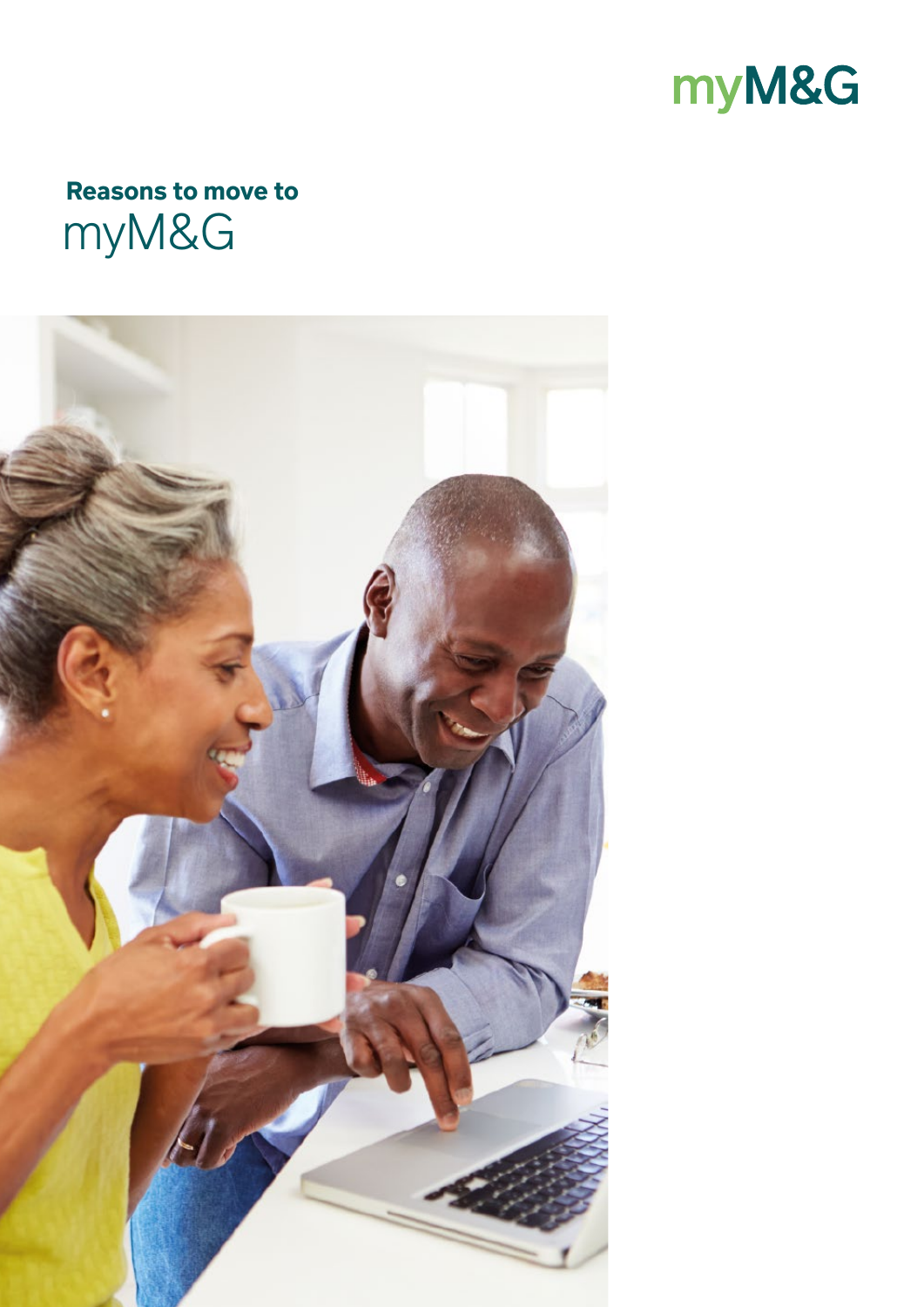# **Reasons to move to myM&G**

Our online service allows you to manage your investments whenever and wherever is convenient for you.

#### This guide explains:

- Five reasons to consider investing online.
- How myM&G keeps your investments safe online.
- A step-by-step guide to moving your investments to myM&G.

There's no fee for using our service, and no charge for moving your M&G investments to myM&G.

We take our responsibility to protect your personal information and investment data very seriously. That's why we have put in place a number of security measures to ensure you can use our online service with confidence.

The value of the fund's assets will go down as well as up. This will cause the value of your investment to fall as well as rise and you may get back less than you originally invested.

Read more about how we keep your investments secure on page 4.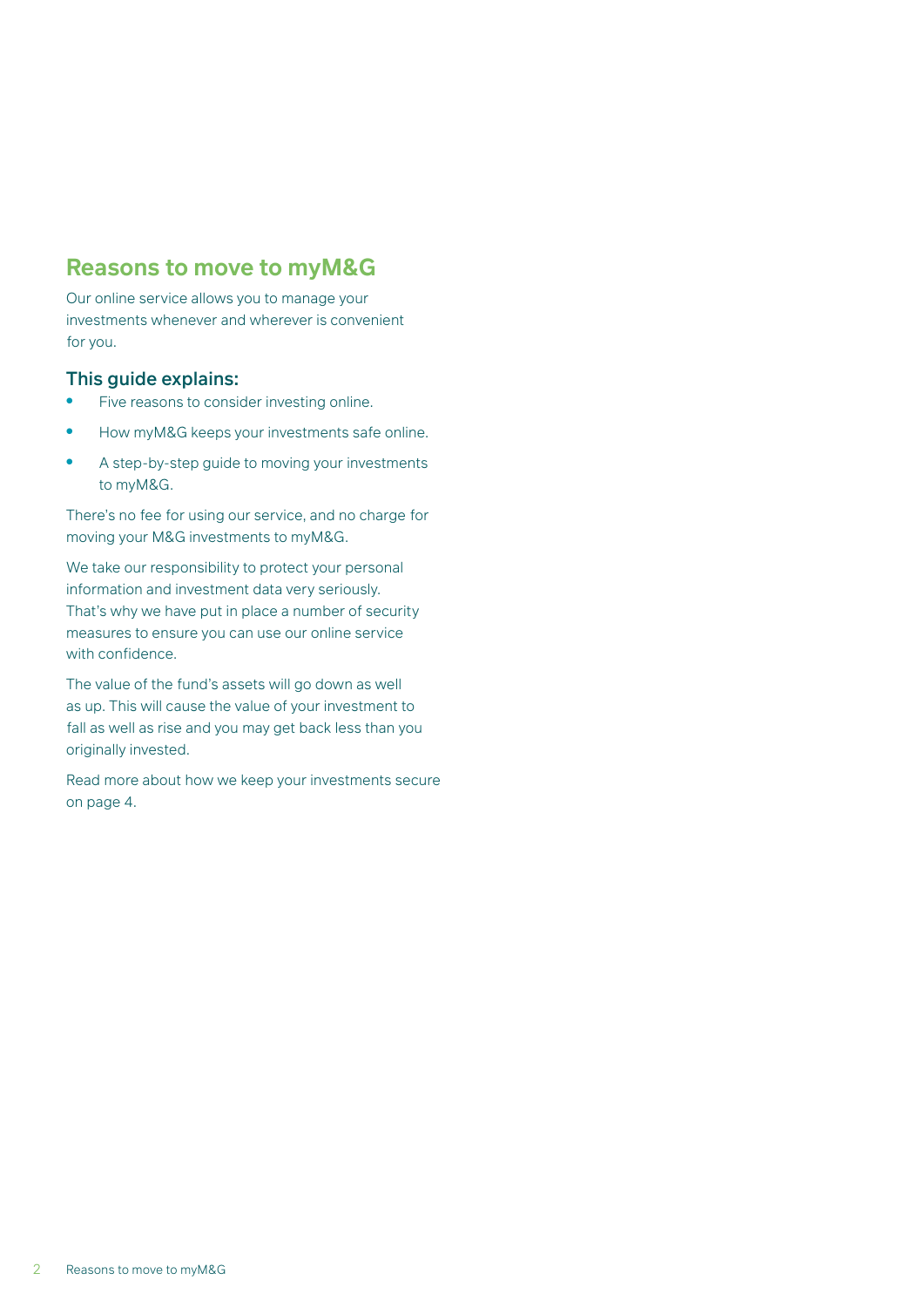# **Five reasons to invest online**

Millions of us now save time and money by managing our financial affairs online – from utility bills to banking.

You can now choose to manage your M&G investments online too by using our service, myM&G. Here are some of the reasons why moving online could be right for you.

#### 1. Your investments at your fingertips

You can log in to an online account on your mobile device, at home or on the move, so you can manage your investments whenever and wherever it suits you.

#### 2. No more paperwork

All documents relating to your myM&G account will be kept in one safe place – your own online document library – and secure messaging allows you to contact us, and us to contact you, without having to wait for the post to arrive.

#### 3. No more cheques

Any income distributions from your funds, as well as any withdrawals you make, will be paid straight into your bank account – saving you a trip to your local branch.

#### 4. Save time on the phone

Our Investor Services team will still be on hand to help, but you'll no longer need to call us up to get your latest valuations or to manage your investments. On myM&G you can check your portfolio online in a few clicks, day or night.

#### 5. Make new investments from just £1

You can start investing in any of M&G's range of funds with a lump sum or regular Direct Debit from as little as £1 when you move your investments to myM&G.

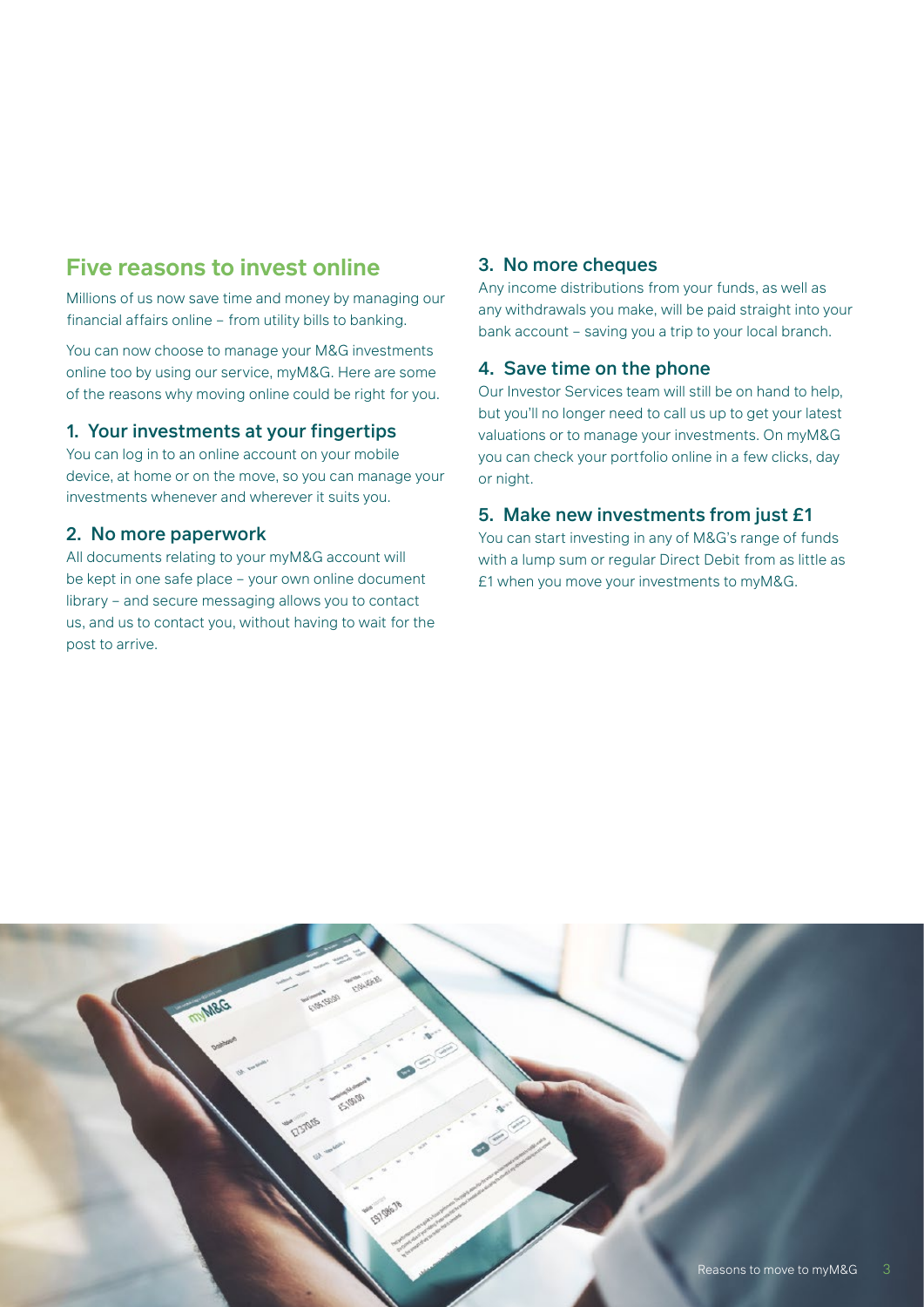# **How myM&G keeps your investments safe online**

At M&G we're dedicated to protecting the safety and integrity of your personal information and investment. Your security is paramount on our online investing service, myM&G.

### Here are some of the ways that we safeguard your data:

- A secure log-in process You will always have to enter your username and a password to give you access to your investments.
- Single login We only allow your myM&G account to be logged into from one device at any time.
- Two-step verification We request random characters in answer to your memorable question to allow certain transactions and any account changes.
- Account lockout We will temporarily disable an account after several incorrect log-in attempts, to protect against anyone trying to access your details.
- Automatic log off We will automatically log you off after a set period of inactivity in case you forget to log off or leave your computer unattended.

### M&G has also put in place a range of security measures to protect your investments:

- Protection against attack Our online service is protected by firewalls and there is 24-hour monitoring to ensure we can detect and protect against any malicious attacks.
- Encryption technology This ensures all sensitive data communications are protected until they reach our systems, so any personal information passed over the internet cannot be read or changed by anyone else.

### Please note that M&G will never:

- Call or email you asking you for your account or login details.
- Email you with a website link that asks you to verify or provide any details.

To protect you, as well as M&G, there are situations where we will need to verify the identity of existing investors even if you have been a customer for a long time.

Providing proof of your identity helps prevent financial crime such as money laundering, terrorist financing, and identity fraud; especially from criminals accessing the financial system using the stolen identities of innocent victims.

We also verify that the bank account information registered to your myM&G account belongs to you. We use an independent service provider to carry out our initial verification checks. In some cases this may not give us enough information. When this happens we carry out additional verification checks. These additional checks will be completed within three working days but while these are being made, to protect your investment. we won't be able to allow any further investments or pay out any withdrawal proceeds on your myM&G account.

#### Visit www.mymandg.co.uk/security for further information on keeping you safe online.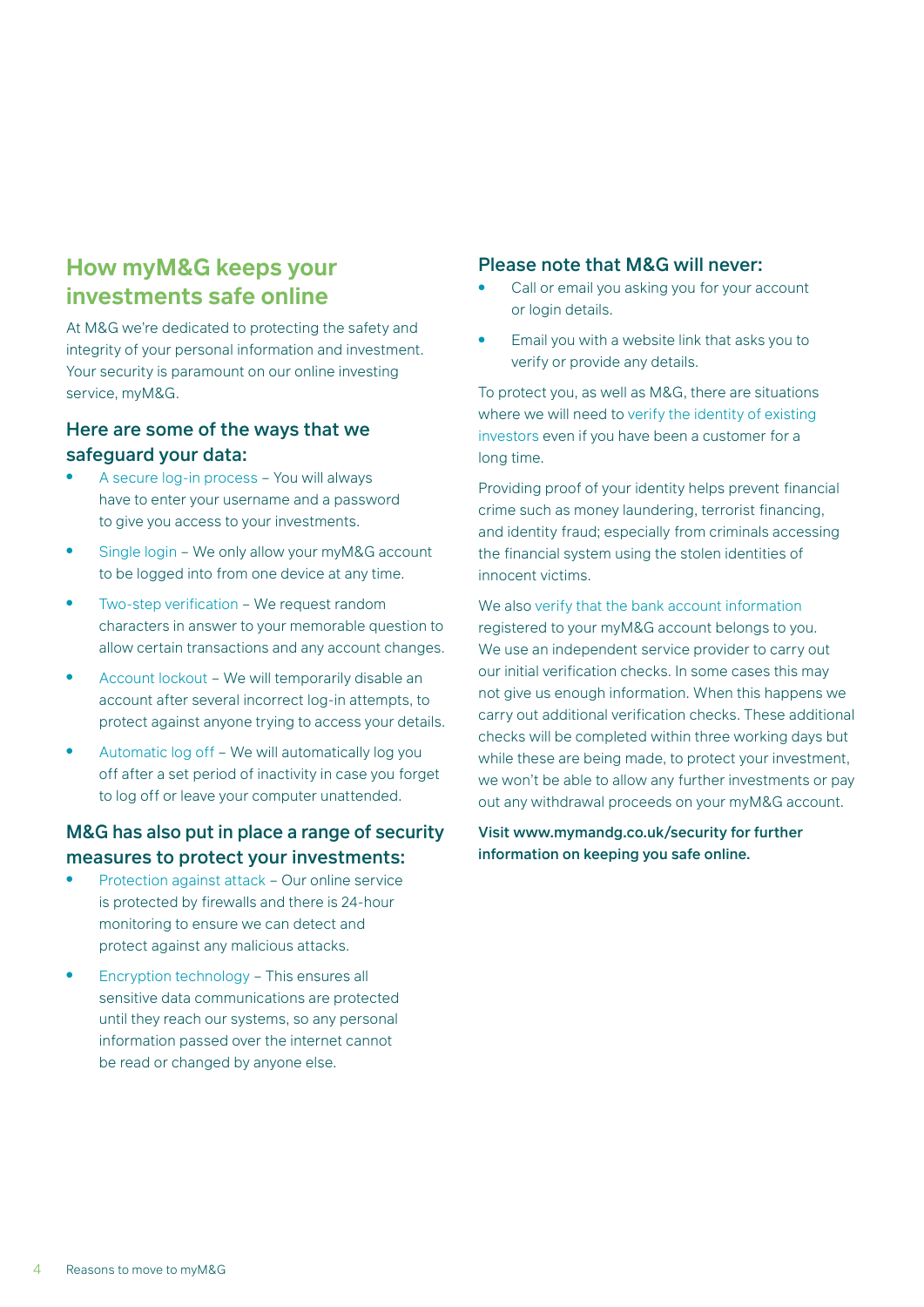# **Moving to myM&G A step-by-step guide**

As a valued investor with M&G, we've made it straightforward for you to start managing your investments with us online.

Remember, there is no charge for moving your existing investments over to myM&G.

#### Before you get started

Locate one of your M&G customer reference numbers – you will find this on any of your paper statements on the 'Your summary' perforated page(s).

| <b>Your M&amp;G client reference</b><br>Designation                                            | Nu                                                                                                           |
|------------------------------------------------------------------------------------------------|--------------------------------------------------------------------------------------------------------------|
|                                                                                                |                                                                                                              |
|                                                                                                |                                                                                                              |
|                                                                                                |                                                                                                              |
| 0000431664                                                                                     |                                                                                                              |
| 0000431664                                                                                     |                                                                                                              |
|                                                                                                |                                                                                                              |
|                                                                                                |                                                                                                              |
|                                                                                                |                                                                                                              |
| "This is a sub-fund of MSG investment Funds (4), a UK authorised Doen-Ended Investment Company |                                                                                                              |
|                                                                                                | 0000431664<br>"This is a sub-fund of M&G investment Funds (3), a UK authorised Open-Ended investment Company |

**•** Ensure we have your up to date personal details, including date of birth and your current address. If you plan to register on myM&G using a different address from that currently held by M&G, or if you don't have an ISA with M&G (and therefore we may not have your date of birth), please ensure this is updated before you begin your move to myM&G. Just call Customer Relations free on 0800 390 390. Lines are open from 08:00 to 18:00 Monday to Friday and from 09:00 to 13:00 on Saturday. For your security calls may be recorded.

#### Six simple steps

- 1. Go to www.mymandg.co.uk/move and, once you're ready, select Move to myM&G
- 2. Enter your M&G customer reference number and personal details – this allows us to locate your current M&G investments.
- 3. Register with myM&G to create your online myM&G account.
- 4. Check and confirm your holdings with M&G.
- 5. Provide us with details of your UK bank account that you would like any income or withdrawals to be paid in to.
- 6. Finally, check your details. If they are all correct, select **Confirm move**

If you require any information or assistance with moving to myM&G please call myM&G Investor Services on 0808 178 4035 (free from landlines and mobiles). Lines are open 08:00 to 18:00, Monday to Friday and 09:00 to 13:00 Saturday. All calls are recorded.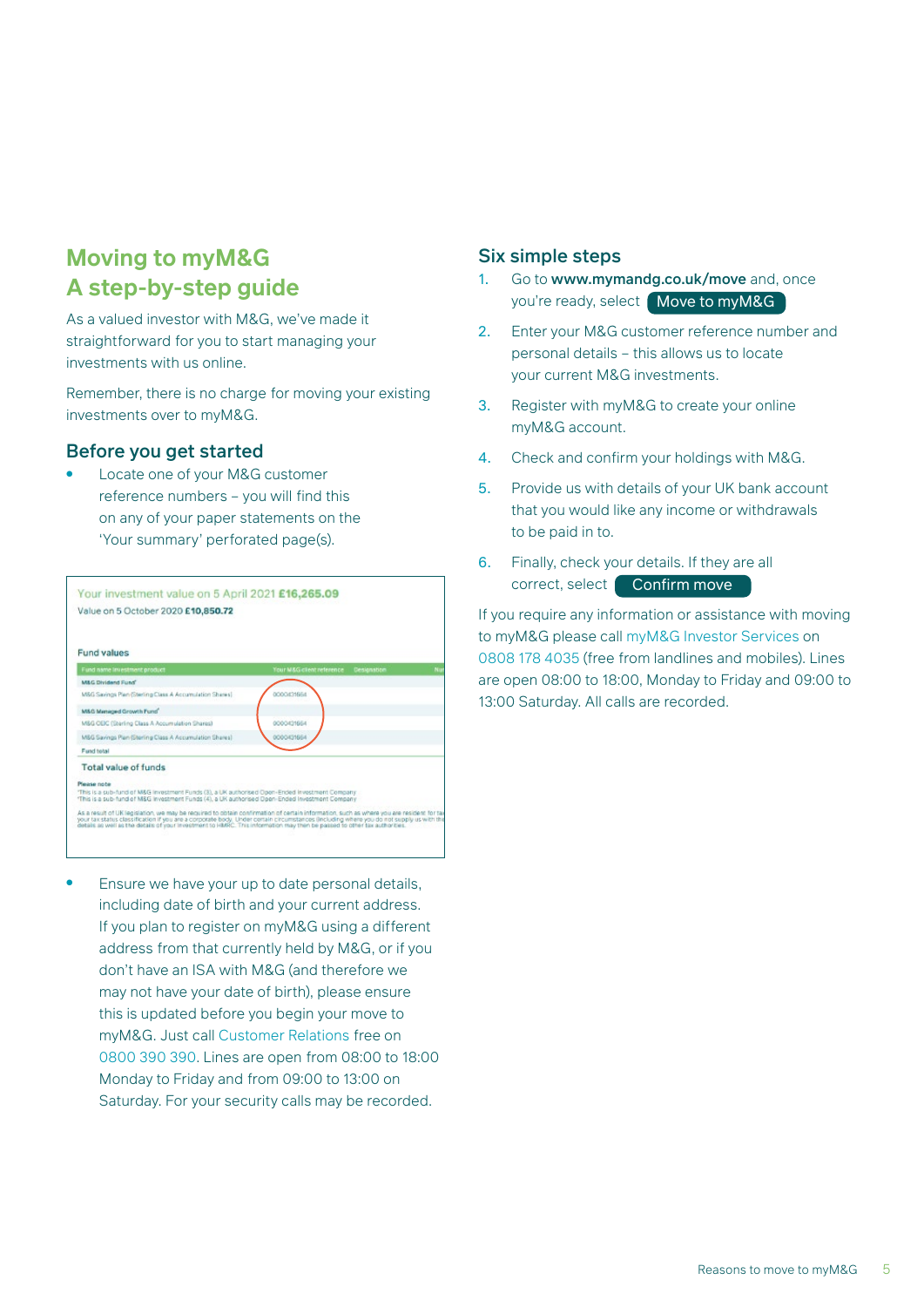#### Start investing online

- After you have confirmed your move, we will move your investments to myM&G and perform a number of online checks for your security (such as bank account verification). We aim to finish moving your investments within seven to 12 working days.
- We will always try to verify your identity using an electronic verification system first. If this is not possible, we will ask you to provide two pieces of documentation – one to prove your personal identity and one to prove your address.
- You will receive an email to confirm your move has been completed. At this point your investment valuation will be shown on your dashboard, and you can start exploring myM&G.
- We will make sure that you are in the right share class for the total value of your investments. In most cases this will mean converting your shares into a lower charging share class. This can take up to five working days and you will receive an email once it's done. Please note that whilst the value of your investment remains the same, you will hold a different number of shares due to a different share price for your new share class/type. During this time you may not be able to sell or switch out of your funds but you will stay invested.

#### What to expect in the post

- You will receive a transfer confirmation in the post for each of your holdings that we move to myM&G. We recommend you keep these safe as reference for you and your family at a later date.
- You will receive one final Half Yearly Statement in the post (as at 5 April or 5 October). This will show a zero valuation as all your holdings will have been transferred to myM&G.
- You may also receive one final Consolidated Tax Voucher in the post (as at 5 April), depending on how you invest with us and when you move to myM&G.

#### A few points to consider

- For us to be able to move your joint accounts, both holders will need to go through the move process on myM&G to confirm that they are happy to join myM&G.
- You can only have one bank account with myM&G and one of the names on the bank account will need to match your registered name. This is known as your nominated bank account, and is the one that we will use for all payments in to and out of your investments with myM&G.
- Please note that you cannot split your investments between myM&G and the existing service. If you move one investment to myM&G, we will automatically bring over all your other accounts as well. This includes any joint accounts, which we will move to myM&G as soon as both joint holders have asked to move.
- Remember, you do not have to move to myM&G if you would prefer to keep things as they are.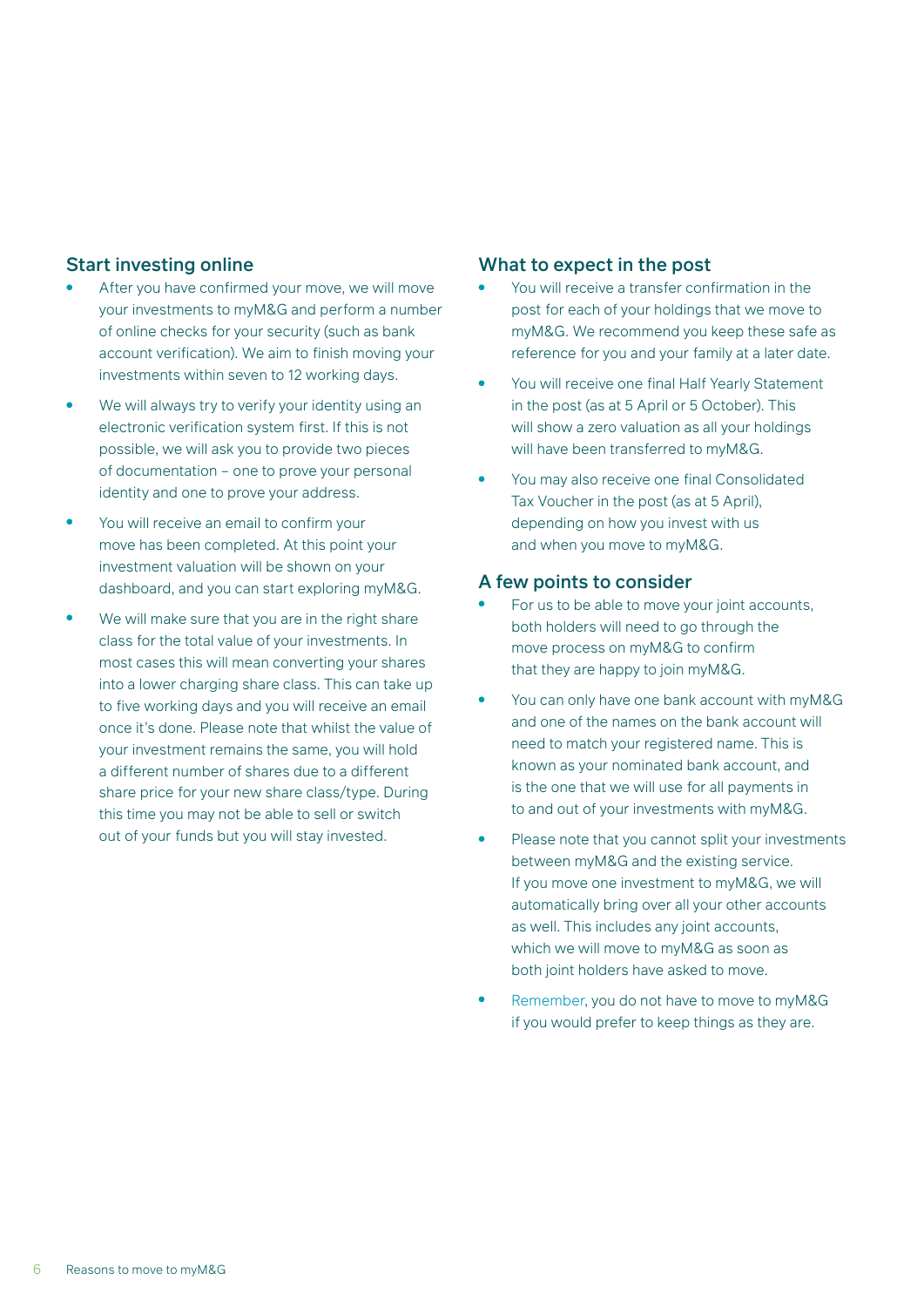# **Frequently asked questions**

## Why do I have to provide a nominated bank account? I don't want my bank details kept online.

Having your nominated bank account details registered and verified when you move to myM&G means that all future payments in to and out of your myM&G investment account can be completed without delay.

### Why do I have to have my own email address to register on myM&G?

Due to our ongoing commitments to client security, we require individuals on myM&G to have their own email address and not one that they share with anyone else registered on myM&G. Communications are sent via email to our customers, and in certain circumstances these can be of a personal/private matter related to that customer only, not someone else with access to that email account.

### I would like to move to myM&G but my fund is due to make an income payment; can this be reinvested into my fund on myM&G?

There are times within the income distribution period that mean we are unable to move across any income generated by your fund(s) for reinvesting back into your account. If this is the case, you will receive the income payment by cheque.

# I currently have my income reinvested. On myM&G this option is not available and I have to select accumulation shares if I want my income reinvested. How does this work?

To keep things simple, on myM&G we offer two types of shares: Income and Accumulation. If you want to receive your income we will pay out all income to your nominated bank account (this means you will hold income shares). If you choose not to receive income, the income will instead be retained within the fund which has the effect of increasing the price of the shares (this means you will hold accumulation shares – this has the same effect as holding income shares and reinvesting the income to purchase more shares which you may have been used to with M&G).

### Do I have to move to myM&G?

You don't have to move your M&G investments to myM&G if you want to keep things as they are. MyM&G is primarily an online service, so if you prefer to communicate with us by phone and post it might not be right for you.